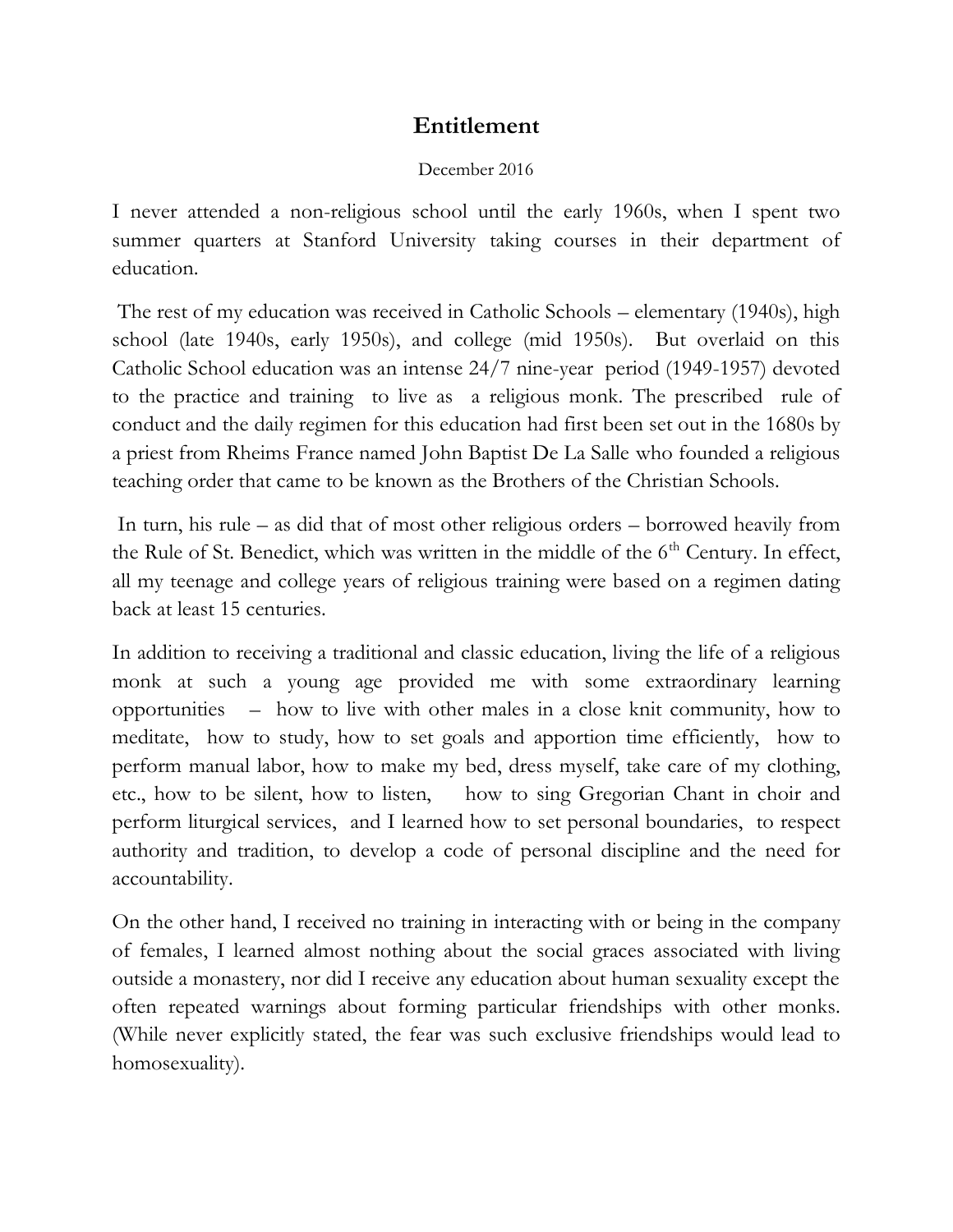However, the one attribute from my religious monastic experience that impacted me the most and stayed with me long after I had moved on from monastic life to a life with new careers and married responsibilities was that of entitlement. I felt entitled.

Entitlement is a two-edge sword. It can generate a sense of empowerment that is a powerful motivator to accomplish the seemingly impossible; it does not accept no as a final answer. I can do this! I will do this! I have to do this! I deserve this! I will work harder than others! I will overcome! In defeat are sown the seeds of victory! Si Se Puede!

The other edge: I am better than others! I have been chosen and called to do this! The work I undertake is more valuable than the work others choose! I am right when all others are wrong!

In my case the entitlement stemmed from the religious notion of being called to service: God has chosen me and I have responded. In fact, the Catholic Church makes just such a distinction in its explanation of the hierarchical importance of its members.

The clerical state: ordained priests, men and women of religious orders who have taken vows of poverty, chastity and obedience are placed in the highest status of church membership. They have responded to the call of dedicating their lives to the service of God and have pledged to live a life of celibacy.

The laity: non-clerical members of the church who have been baptized and follow its tenets and for the most part seek the married life.

Additionally, the Church ranks a life of celibacy higher than a life of marriage.

Throughout my monastic religious training, this hierarchical ranking of clerical special - vs laity - ordinary - was reinforced in ways both obvious and subtle.

For example, the religious monastic state required the participant to leave the secular world and his/her family behind, to forsake the family name for a new name given by religious superiors; to wear a religious uniform that set one apart from those in the non-religious state who wear traditional clothing. Visiting family and relatives was infrequent, highly regulated and took place in a monitored environment. Even personal mail was censored.